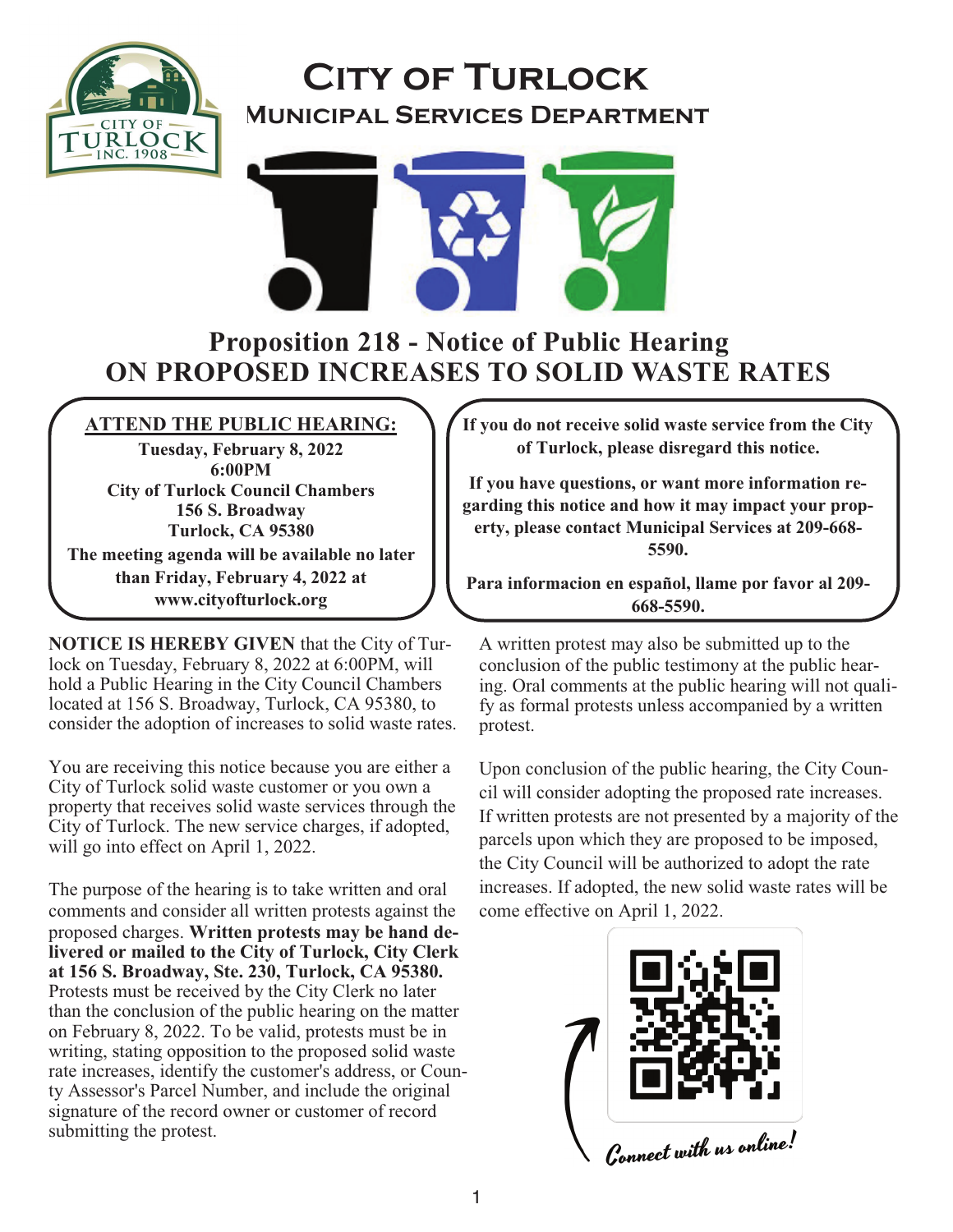#### **BACKGROUND & INFORMATION**

This notice explains the proposed solid waste rates for customers who receive City of Turlock solid waste services provided by Turlock Scavenger. The proposed solid waste rates will be recommended to the Turlock City Council at the date, time and location specified on page one (1) of this notice. The proposed solid waste rates would effect all utility customers who currently receive solid waste services from the City of Turlock, including single-family residential, multi-family residential, commercial, industrial, and institutional customers.

City staff is proposing a series of annual rate increases over the next five (5) years. The proposed rates are for a standardized 95-gallon trash cart service, and are provided for your review by year in the following five (5) pages. A comprehensive rate and fee study conducted by R3 Consulting Group, Inc. was the basis upon which the solid waste rate increases were calculated.

This notice has been sent to all property owners and utility customers who currently receive solid waste services from the City of Turlock. The Turlock City Council will consider the new rates on Tuesday, February 8, 2022 at 6:00PM. If adopted, the proposed solid waste rates will become effective April 1, 2022.

### **CART CONTAMINATION**

Cart contamination occurs when recycling guidelines are not properly followed. By moving to a 95-gallon standardized cart size for garbage, most customers will have triple the cart space for their non-recyclable materials. This will reduce the probability of overflow garbage in the recycling cart resulting in cart, and entire load contamination. When cart contamination occurs, the recycled items in the blue cart must be taken to the landfill as opposed to a recycling facility; causing an increase in operational costs.

Listed below are some examples of how to minimize cart contamination:

- Do not place your recyclables in a plastic bag; place them in the blue cart as loose items.
- Be sure the recyclables being placed in the blue cart are not contaminated with foods or liquids.

Remember to always place the following items in the blue cart to be recycled:

- Cardboard and paper
- Newspapers, magazines and junk mail
	- Cans (rinsed clean)
	- Glass (rinsed clean)
	- Plastic bottles and jugs

### **SB 1383: SHORT LIVED CLIMATE POLLUTANTS ACT**

In September 2016, Governor Edmund Brown Jr. set methane emissions reduction targets for California (SB 1383 Lara, Chapter 395, Statutes of 2016) in a statewide effort to reduce emissions of short-lived climate pollutants (SLCP).

The targets must:

- Reduce organic waste disposal 75% by 2025.
- Rescue for people to eat at least 20% of currently disposed surplus food by 2025.

SB 1383 is an unfunded state recycling mandate that imposes extensive requirements on local governments and businesses throughout California. Some of the requirements include:

- Collection and recycling of organic waste
- Edible food recovery
- Enforcement and record keeping
- Education and Outreach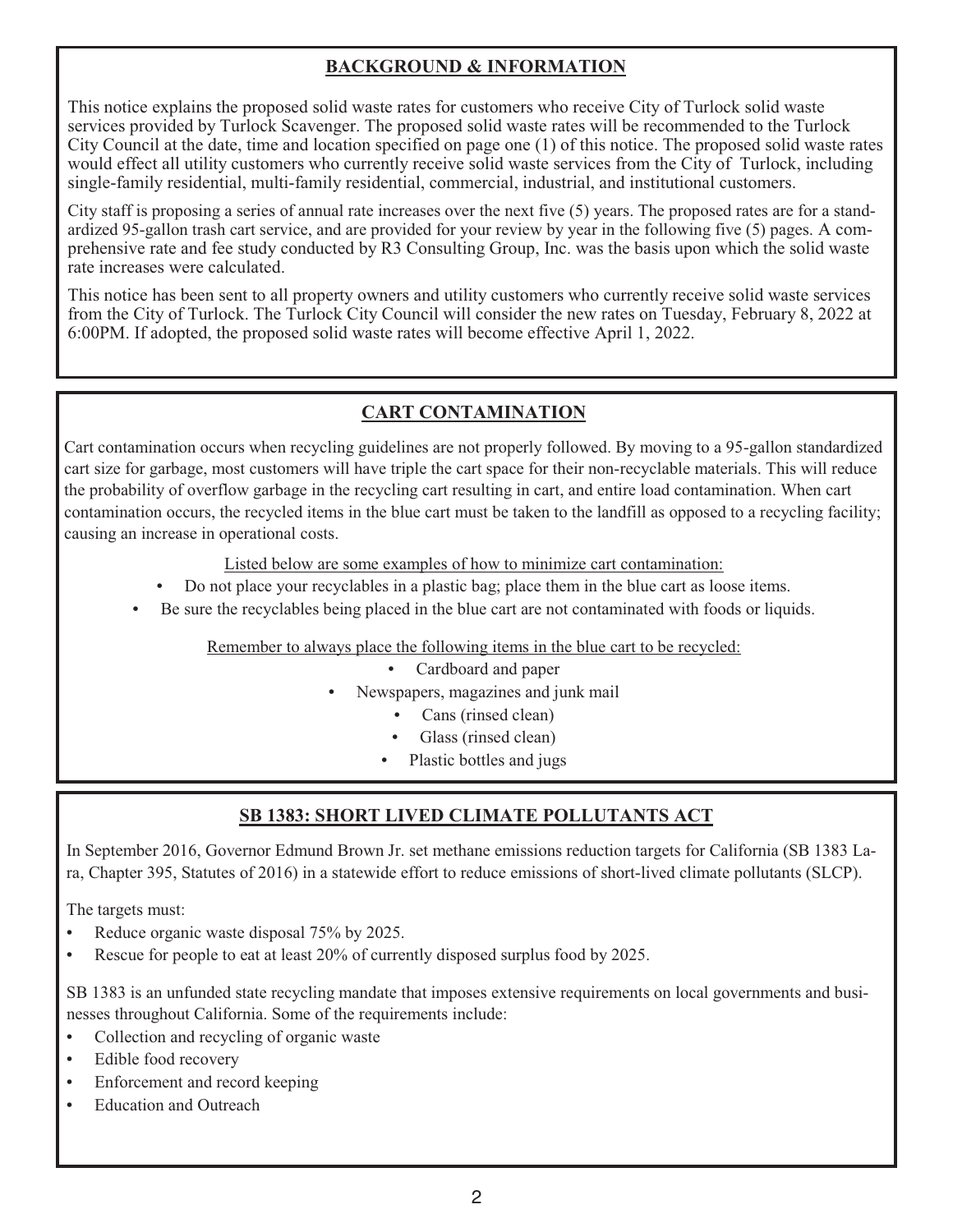| <b>DRAFT Solid Waste Rates (Effective April 1, 2022)</b>                                             |                                                   |                     |         |                                                                                            |                 |                                                  |                             |                                                                                                  |    |                                                                                    |    |               |  |  |  |  |  |  |  |
|------------------------------------------------------------------------------------------------------|---------------------------------------------------|---------------------|---------|--------------------------------------------------------------------------------------------|-----------------|--------------------------------------------------|-----------------------------|--------------------------------------------------------------------------------------------------|----|------------------------------------------------------------------------------------|----|---------------|--|--|--|--|--|--|--|
| <b>Residential Collection Rate</b>                                                                   | <b>Commercial Cart Collection</b>                 |                     |         |                                                                                            |                 |                                                  |                             |                                                                                                  |    |                                                                                    |    |               |  |  |  |  |  |  |  |
| 96-Gallon Garbage (Bundled)                                                                          |                                                   |                     |         |                                                                                            | \$              | 32.23                                            |                             |                                                                                                  |    |                                                                                    |    |               |  |  |  |  |  |  |  |
|                                                                                                      |                                                   |                     | Ś       | 33.01 Each Cart (Garbage, Recycling, Organics)<br><b>Commercial Garbage Bin Collection</b> |                 |                                                  |                             |                                                                                                  |    |                                                                                    |    |               |  |  |  |  |  |  |  |
|                                                                                                      | <b>Collection Frequency</b>                       |                     |         |                                                                                            |                 |                                                  |                             |                                                                                                  |    |                                                                                    |    |               |  |  |  |  |  |  |  |
| <b>Subscription Size</b>                                                                             |                                                   | 1/week              |         | 2/week                                                                                     |                 | 3/week                                           |                             | 4/week                                                                                           |    | 5/week                                                                             |    | 6/week        |  |  |  |  |  |  |  |
| 2 Cubic Yard                                                                                         | \$                                                | 114.82              | \$      | 203.43                                                                                     | \$              | 291.47                                           | \$                          | 381.72                                                                                           | \$ | 469.76                                                                             | \$ | 557.17        |  |  |  |  |  |  |  |
| 3 Cubic Yard                                                                                         | \$                                                | 142.94              | $\zeta$ | 260.03                                                                                     | $\zeta$         | 373.57                                           | \$                          | 493.28                                                                                           | \$ | 610.08                                                                             | \$ | 726.88        |  |  |  |  |  |  |  |
| 4 Cubic Yard                                                                                         | \$                                                | 175.03              | $\zeta$ | 323.21                                                                                     | Ś               | 471.39                                           | $\overline{\mathsf{s}}$     | 619.78                                                                                           | Ś  | 768.18                                                                             | \$ | 916.57        |  |  |  |  |  |  |  |
| 6 Cubic Yard                                                                                         | \$                                                | 230.70              | \$      | 434.13                                                                                     | \$              | 635.79                                           | \$                          | 841.91                                                                                           | Ś  | 1,043.86                                                                           | \$ | 1,247.29      |  |  |  |  |  |  |  |
|                                                                                                      |                                                   |                     |         |                                                                                            |                 |                                                  |                             |                                                                                                  |    |                                                                                    |    |               |  |  |  |  |  |  |  |
|                                                                                                      | <b>Additional Recycling Bin Volume Collection</b> |                     |         |                                                                                            |                 |                                                  |                             |                                                                                                  |    | <b>Collection Frequency</b>                                                        |    |               |  |  |  |  |  |  |  |
| <b>Subscription Size</b>                                                                             |                                                   | $1$ /week           |         | 2/week                                                                                     |                 | 3/week                                           |                             | 4/week                                                                                           |    | 5/week                                                                             |    | 6/week        |  |  |  |  |  |  |  |
| 2 Cubic Yard                                                                                         | \$                                                | 114.82              | \$      | 203.43                                                                                     | \$              | 291.47                                           | \$                          | 381.72                                                                                           | \$ | 469.76                                                                             | \$ | 557.17        |  |  |  |  |  |  |  |
| 3 Cubic Yard                                                                                         | \$                                                | 142.94              | $\zeta$ | 260.03                                                                                     | Ś               | 373.57                                           | \$                          | 493.28                                                                                           | \$ | 610.08                                                                             | \$ | 726.88        |  |  |  |  |  |  |  |
| 4 Cubic Yard                                                                                         | \$                                                | 175.03              | Ŝ.      | 323.21                                                                                     | Ś               | 471.39                                           | \$                          | 619.78                                                                                           | \$ | 768.18                                                                             | \$ | 916.57        |  |  |  |  |  |  |  |
| 6 Cubic Yard                                                                                         | \$                                                | 230.70              | Ŝ.      | 434.13                                                                                     | \$              | 635.79                                           | \$                          | 841.91                                                                                           | Ś  | 1,043.86                                                                           | \$ | 1,247.29      |  |  |  |  |  |  |  |
|                                                                                                      |                                                   |                     |         |                                                                                            | <b>Drop Box</b> |                                                  |                             |                                                                                                  |    |                                                                                    |    |               |  |  |  |  |  |  |  |
|                                                                                                      |                                                   |                     |         |                                                                                            |                 |                                                  |                             |                                                                                                  |    | Per Pull Rate*                                                                     |    |               |  |  |  |  |  |  |  |
| All Sizes (Maximum 7 Day Rental)                                                                     |                                                   |                     |         |                                                                                            |                 |                                                  | Ś                           |                                                                                                  |    |                                                                                    |    | 430.77        |  |  |  |  |  |  |  |
| *Drop Box Rates will include the posted Per Pull Rate plus actual the per ton Tipping Fees incurred. |                                                   |                     |         |                                                                                            |                 |                                                  |                             |                                                                                                  |    |                                                                                    |    |               |  |  |  |  |  |  |  |
|                                                                                                      |                                                   |                     |         |                                                                                            |                 | <b>Special Fees</b>                              |                             |                                                                                                  |    |                                                                                    |    |               |  |  |  |  |  |  |  |
|                                                                                                      |                                                   | <b>Special Item</b> |         |                                                                                            |                 |                                                  |                             |                                                                                                  |    | Rate                                                                               |    |               |  |  |  |  |  |  |  |
|                                                                                                      |                                                   |                     |         |                                                                                            |                 |                                                  |                             |                                                                                                  |    |                                                                                    |    |               |  |  |  |  |  |  |  |
| Carts                                                                                                |                                                   |                     |         |                                                                                            |                 |                                                  |                             |                                                                                                  |    |                                                                                    |    |               |  |  |  |  |  |  |  |
| <b>Additional Residential Carts</b>                                                                  |                                                   |                     |         |                                                                                            |                 | Garbage Cart                                     | \$                          |                                                                                                  |    |                                                                                    |    | 10.00         |  |  |  |  |  |  |  |
|                                                                                                      |                                                   |                     |         |                                                                                            |                 | <b>Recycling Cart</b>                            | \$                          |                                                                                                  |    |                                                                                    |    | 11.00         |  |  |  |  |  |  |  |
|                                                                                                      |                                                   |                     |         |                                                                                            |                 | Garden Refuse                                    | Ś                           |                                                                                                  |    |                                                                                    |    | 12.00         |  |  |  |  |  |  |  |
| <b>Damaged Cart Replacement</b>                                                                      |                                                   |                     |         |                                                                                            |                 |                                                  |                             |                                                                                                  |    |                                                                                    |    |               |  |  |  |  |  |  |  |
|                                                                                                      | \$<br>95-Gallon Garbage                           |                     |         |                                                                                            |                 | 75.00                                            |                             |                                                                                                  |    |                                                                                    |    |               |  |  |  |  |  |  |  |
|                                                                                                      | \$<br>Cart Clean/Exchange (first time)            |                     |         |                                                                                            |                 | 25.00                                            |                             |                                                                                                  |    |                                                                                    |    |               |  |  |  |  |  |  |  |
| Non proper service placement for handicap or elderly                                                 | \$                                                |                     |         |                                                                                            |                 | 20.00                                            |                             |                                                                                                  |    |                                                                                    |    |               |  |  |  |  |  |  |  |
| Special Pick-Up (Go Back) / Overage                                                                  |                                                   |                     |         |                                                                                            |                 |                                                  |                             |                                                                                                  |    |                                                                                    |    | 15.00         |  |  |  |  |  |  |  |
|                                                                                                      |                                                   |                     |         |                                                                                            |                 | Contamination                                    |                             |                                                                                                  |    | Special Pickup Charge + \$25 fee for the<br>second and each additional occurrence. |    |               |  |  |  |  |  |  |  |
| Bins                                                                                                 |                                                   |                     |         |                                                                                            |                 |                                                  |                             |                                                                                                  |    |                                                                                    |    |               |  |  |  |  |  |  |  |
|                                                                                                      |                                                   |                     |         |                                                                                            |                 | 3 Cubic Yard Temporary Bin                       | \$<br>95.00                 |                                                                                                  |    |                                                                                    |    |               |  |  |  |  |  |  |  |
|                                                                                                      |                                                   |                     |         |                                                                                            |                 | Additional Dump \$                               |                             |                                                                                                  |    |                                                                                    |    | 95.00         |  |  |  |  |  |  |  |
|                                                                                                      |                                                   |                     |         | Compactor (Per Yard Per Pull)                                                              |                 |                                                  | \$                          |                                                                                                  |    |                                                                                    |    | 20.35         |  |  |  |  |  |  |  |
|                                                                                                      |                                                   |                     |         |                                                                                            |                 | Special Pick-Up                                  | \$                          |                                                                                                  |    |                                                                                    |    | 35.00         |  |  |  |  |  |  |  |
|                                                                                                      |                                                   |                     |         | Clean & Replace (Plus Extra Dump Fee)                                                      |                 |                                                  | \$                          |                                                                                                  |    |                                                                                    |    | 35.00         |  |  |  |  |  |  |  |
|                                                                                                      |                                                   |                     |         | Extra Collection (Plus Extra Dump Fee)                                                     |                 |                                                  | \$                          |                                                                                                  |    |                                                                                    |    | 35.00         |  |  |  |  |  |  |  |
|                                                                                                      |                                                   |                     |         |                                                                                            |                 | Gate Rate                                        | \$                          |                                                                                                  |    |                                                                                    |    | 20.00         |  |  |  |  |  |  |  |
|                                                                                                      |                                                   |                     |         | Lock bar install/maint- monthly                                                            |                 | Push Out Fee per each dump                       | \$<br>\$                    |                                                                                                  |    |                                                                                    |    | 20.00<br>4.00 |  |  |  |  |  |  |  |
|                                                                                                      |                                                   |                     |         | Replacement/damage(other than normal wear)                                                 |                 |                                                  | \$                          |                                                                                                  |    |                                                                                    |    | 50.00         |  |  |  |  |  |  |  |
|                                                                                                      |                                                   |                     |         |                                                                                            |                 |                                                  | 25% of Monthly Service Rate |                                                                                                  |    |                                                                                    |    |               |  |  |  |  |  |  |  |
| Special Pick-Up (Go Back) / Overage<br>Contamination                                                 |                                                   |                     |         |                                                                                            |                 |                                                  |                             | Special Pickup Charge + 25% of monthly rate<br>for the second and each additional<br>occurrence. |    |                                                                                    |    |               |  |  |  |  |  |  |  |
| <b>Large Item Collection Items</b>                                                                   |                                                   |                     |         |                                                                                            |                 |                                                  |                             |                                                                                                  |    |                                                                                    |    |               |  |  |  |  |  |  |  |
|                                                                                                      |                                                   |                     |         |                                                                                            |                 | Console/Big Screen TV<br><b>Computer Monitor</b> | Ş                           |                                                                                                  |    |                                                                                    |    | 24.00         |  |  |  |  |  |  |  |
|                                                                                                      | \$<br>24.00                                       |                     |         |                                                                                            |                 |                                                  |                             |                                                                                                  |    |                                                                                    |    |               |  |  |  |  |  |  |  |
|                                                                                                      | \$<br>Small E-Waste                               |                     |         |                                                                                            |                 | 10.00                                            |                             |                                                                                                  |    |                                                                                    |    |               |  |  |  |  |  |  |  |
|                                                                                                      | \$<br>Large E-Waste                               |                     |         |                                                                                            |                 | 25.00                                            |                             |                                                                                                  |    |                                                                                    |    |               |  |  |  |  |  |  |  |
|                                                                                                      | Universal Waste Non Refrig appl                   | \$                  |         |                                                                                            |                 |                                                  | 25.00                       |                                                                                                  |    |                                                                                    |    |               |  |  |  |  |  |  |  |
|                                                                                                      |                                                   |                     |         |                                                                                            |                 | Refrig, AC etc.                                  | \$                          |                                                                                                  |    |                                                                                    |    | 30.00         |  |  |  |  |  |  |  |
| Tires                                                                                                |                                                   |                     |         |                                                                                            |                 | Passenger                                        | \$                          |                                                                                                  |    |                                                                                    |    | 7.00          |  |  |  |  |  |  |  |
|                                                                                                      |                                                   |                     |         |                                                                                            |                 | Passenger w Rim                                  | \$<br>12.00                 |                                                                                                  |    |                                                                                    |    |               |  |  |  |  |  |  |  |
|                                                                                                      |                                                   |                     |         |                                                                                            |                 | Truck                                            | \$                          |                                                                                                  |    |                                                                                    |    | 15.00         |  |  |  |  |  |  |  |
|                                                                                                      |                                                   |                     |         |                                                                                            |                 | Truck with Rim                                   | \$<br>22.00                 |                                                                                                  |    |                                                                                    |    |               |  |  |  |  |  |  |  |
|                                                                                                      |                                                   |                     |         |                                                                                            |                 | <b>Tractor and Heavy Equip</b>                   |                             |                                                                                                  |    |                                                                                    |    | \$80-\$600    |  |  |  |  |  |  |  |
|                                                                                                      |                                                   |                     |         |                                                                                            |                 | Mattress/Box Spring                              | \$                          |                                                                                                  |    |                                                                                    |    | 10.00         |  |  |  |  |  |  |  |
|                                                                                                      | \$<br>132.00<br>Hard To handle fee                |                     |         |                                                                                            |                 |                                                  |                             |                                                                                                  |    |                                                                                    |    |               |  |  |  |  |  |  |  |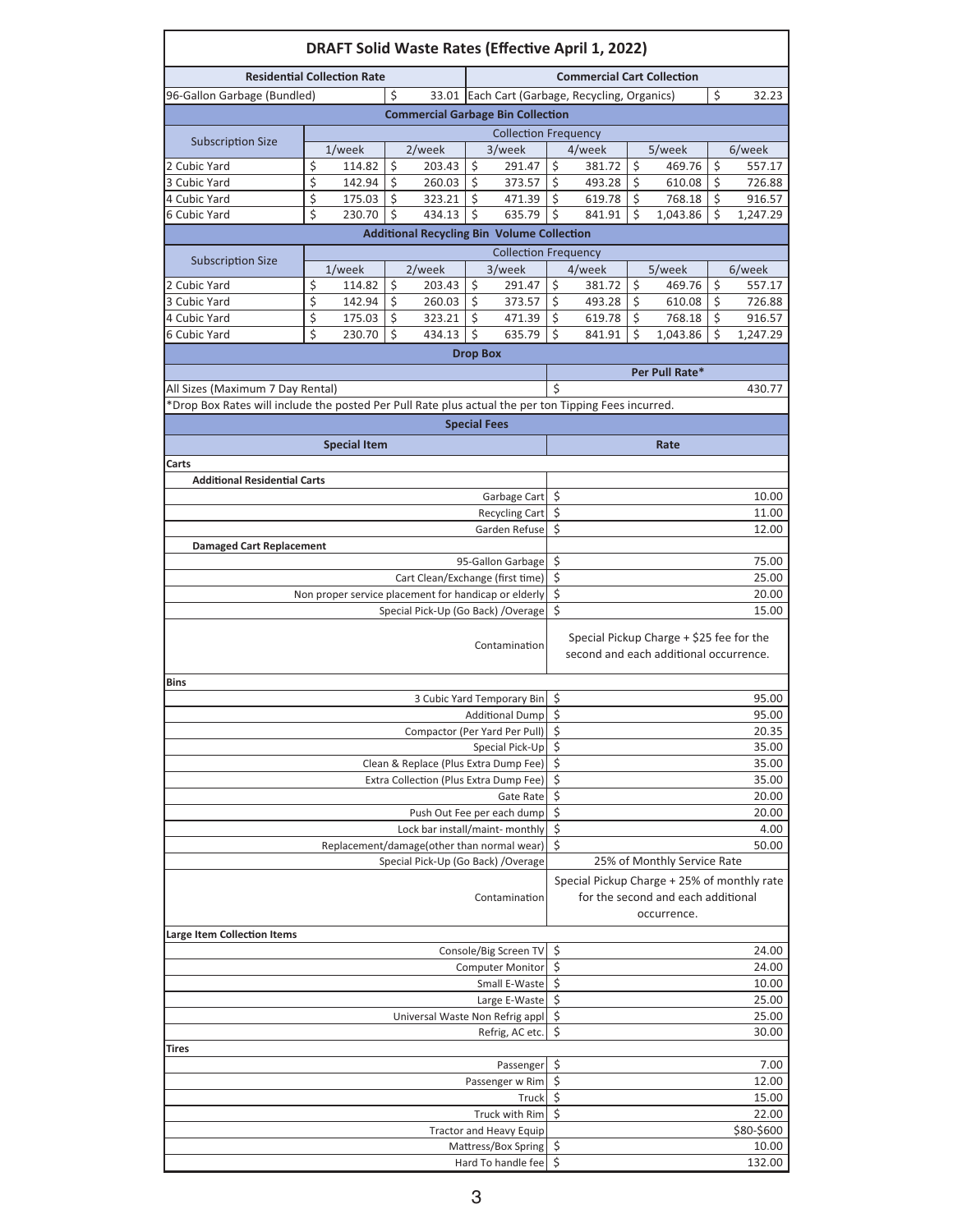|                                                                                                      |                                                                                                  | <b>DRAFT Solid Waste Rates (Effective January 1, 2023)</b> |          |                                                   |                 |                                |                      |                                                |         |                                                                                      |    |                  |
|------------------------------------------------------------------------------------------------------|--------------------------------------------------------------------------------------------------|------------------------------------------------------------|----------|---------------------------------------------------|-----------------|--------------------------------|----------------------|------------------------------------------------|---------|--------------------------------------------------------------------------------------|----|------------------|
| <b>Residential Collection Rate</b>                                                                   | <b>Commercial Cart Collection</b>                                                                |                                                            |          |                                                   |                 |                                |                      |                                                |         |                                                                                      |    |                  |
| 96-Gallon Garbage (Bundled)                                                                          |                                                                                                  |                                                            | \$       |                                                   |                 |                                |                      | 36.51 Each Cart (Garbage, Recycling, Organics) |         |                                                                                      | \$ | 36.82            |
|                                                                                                      |                                                                                                  |                                                            |          | <b>Commercial Garbage Bin Collection</b>          |                 |                                |                      |                                                |         |                                                                                      |    |                  |
|                                                                                                      |                                                                                                  |                                                            |          |                                                   |                 | <b>Collection Frequency</b>    |                      |                                                |         |                                                                                      |    |                  |
| <b>Subscription Size</b>                                                                             |                                                                                                  | 1/week                                                     |          | 2/week                                            |                 | 3/week                         |                      | 4/week                                         |         | 5/week                                                                               |    | 6/week           |
| 2 Cubic Yard                                                                                         | \$                                                                                               | 131.17                                                     | \$       | 232.39                                            | \$              | 332.97                         | \$                   | 436.07                                         | \$      | 536.64                                                                               | \$ | 636.50           |
| 3 Cubic Yard                                                                                         | \$                                                                                               | 163.29                                                     | $\zeta$  | 297.05                                            | Ś               | 426.76                         | Ś                    | 563.51                                         | $\zeta$ | 696.94                                                                               | \$ | 830.37           |
| 4 Cubic Yard<br>6 Cubic Yard                                                                         | \$                                                                                               | 199.95                                                     | \$<br>\$ | 369.23                                            | \$<br>Ś         | 538.50<br>726.31               | \$                   | 708.02                                         | \$      | 877.55                                                                               | \$ | 1,047.07         |
|                                                                                                      | \$                                                                                               | 263.55                                                     |          | 495.94                                            |                 |                                | \$                   | 961.78                                         | Ś       | 1,192.48                                                                             | \$ | 1,424.87         |
|                                                                                                      |                                                                                                  |                                                            |          | <b>Additional Recycling Bin Volume Collection</b> |                 |                                |                      |                                                |         |                                                                                      |    |                  |
| <b>Subscription Size</b>                                                                             |                                                                                                  |                                                            |          |                                                   |                 | <b>Collection Frequency</b>    |                      |                                                |         |                                                                                      |    |                  |
| 2 Cubic Yard                                                                                         | \$                                                                                               | 1/week<br>131.17                                           | \$       | 2/week<br>232.39                                  | \$              | 3/week<br>332.97               | \$                   | 4/week<br>436.07                               | \$      | 5/week<br>536.64                                                                     | \$ | 6/week<br>636.50 |
| 3 Cubic Yard                                                                                         | \$                                                                                               | 163.29                                                     | $\zeta$  | 297.05                                            | \$              | 426.76                         | $\zeta$              | 563.51                                         | \$      | 696.94                                                                               | \$ | 830.37           |
| 4 Cubic Yard                                                                                         | \$                                                                                               | 199.95                                                     | \$       | 369.23                                            | \$              | 538.50                         | \$                   | 708.02                                         | \$      | 877.55                                                                               | \$ | 1,047.07         |
| 6 Cubic Yard                                                                                         | Ś                                                                                                | 263.55                                                     | Ś        | 495.94                                            | \$              | 726.31                         | Ś                    | 961.78                                         | Ś       | 1,192.48                                                                             | Ś  | 1,424.87         |
|                                                                                                      |                                                                                                  |                                                            |          |                                                   | <b>Drop Box</b> |                                |                      |                                                |         |                                                                                      |    |                  |
|                                                                                                      |                                                                                                  |                                                            |          |                                                   |                 |                                |                      |                                                |         | Per Pull Rate*                                                                       |    |                  |
| All Sizes (Maximum 7 Day Rental)                                                                     |                                                                                                  |                                                            |          |                                                   |                 |                                | Ś                    |                                                |         |                                                                                      |    | 477.65           |
| *Drop Box Rates will include the posted Per Pull Rate plus actual the per ton Tipping Fees incurred. |                                                                                                  |                                                            |          |                                                   |                 |                                |                      |                                                |         |                                                                                      |    |                  |
|                                                                                                      |                                                                                                  |                                                            |          |                                                   |                 | <b>Special Fees</b>            |                      |                                                |         |                                                                                      |    |                  |
|                                                                                                      |                                                                                                  | <b>Special Item</b>                                        |          |                                                   |                 |                                |                      |                                                |         | Rate                                                                                 |    |                  |
| Carts                                                                                                |                                                                                                  |                                                            |          |                                                   |                 |                                |                      |                                                |         |                                                                                      |    |                  |
| <b>Additional Residential Carts</b>                                                                  |                                                                                                  |                                                            |          |                                                   |                 |                                |                      |                                                |         |                                                                                      |    |                  |
|                                                                                                      |                                                                                                  |                                                            |          |                                                   |                 | Garbage Cart                   | \$                   |                                                |         |                                                                                      |    | 11.06            |
|                                                                                                      |                                                                                                  |                                                            |          |                                                   |                 | Recycling Cart                 | \$                   |                                                |         |                                                                                      |    | 12.17            |
|                                                                                                      |                                                                                                  |                                                            |          |                                                   |                 | Garden Refuse                  | \$                   |                                                |         |                                                                                      |    | 13.27            |
| <b>Damaged Cart Replacement</b>                                                                      |                                                                                                  |                                                            |          |                                                   |                 |                                |                      |                                                |         |                                                                                      |    |                  |
|                                                                                                      | \$<br>95-Gallon Garbage                                                                          |                                                            |          |                                                   |                 | 82.95                          |                      |                                                |         |                                                                                      |    |                  |
|                                                                                                      | \$<br>Cart Clean/Exchange (first time)                                                           |                                                            |          |                                                   |                 | 27.65                          |                      |                                                |         |                                                                                      |    |                  |
| Non proper service placement for handicap or elderly                                                 | \$<br>Ś                                                                                          |                                                            |          |                                                   |                 | 22.12<br>16.59                 |                      |                                                |         |                                                                                      |    |                  |
| Special Pick-Up (Go Back) / Overage                                                                  |                                                                                                  |                                                            |          |                                                   |                 |                                |                      |                                                |         |                                                                                      |    |                  |
|                                                                                                      |                                                                                                  |                                                            |          |                                                   |                 | Contamination                  |                      |                                                |         | Special Pickup Charge $+$ \$25 fee for the<br>second and each additional occurrence. |    |                  |
| <b>Bins</b>                                                                                          |                                                                                                  |                                                            |          |                                                   |                 |                                |                      |                                                |         |                                                                                      |    |                  |
|                                                                                                      |                                                                                                  |                                                            |          |                                                   |                 | 3 Cubic Yard Temporary Bin     | \$<br>108.53         |                                                |         |                                                                                      |    |                  |
|                                                                                                      |                                                                                                  |                                                            |          |                                                   |                 | <b>Additional Dump</b>         | $\zeta$<br>108.53    |                                                |         |                                                                                      |    |                  |
|                                                                                                      |                                                                                                  |                                                            |          |                                                   |                 | Compactor (Per Yard Per Pull)  | \$<br>\$             |                                                |         |                                                                                      |    | 23.25            |
|                                                                                                      |                                                                                                  |                                                            |          | Clean & Replace (Plus Extra Dump Fee)             |                 | Special Pick-Up                | 39.98<br>\$<br>39.98 |                                                |         |                                                                                      |    |                  |
|                                                                                                      |                                                                                                  |                                                            |          | Extra Collection (Plus Extra Dump Fee)            |                 |                                | \$                   |                                                |         |                                                                                      |    | 39.98            |
|                                                                                                      |                                                                                                  |                                                            |          |                                                   |                 | Gate Rate                      | \$                   |                                                |         |                                                                                      |    | 22.85            |
|                                                                                                      |                                                                                                  |                                                            |          |                                                   |                 | Push Out Fee per each dump     | \$                   |                                                |         |                                                                                      |    | 22.85            |
|                                                                                                      |                                                                                                  |                                                            |          | Lock bar install/maint- monthly                   |                 |                                | \$                   |                                                |         |                                                                                      |    | 4.57             |
|                                                                                                      |                                                                                                  |                                                            |          | Replacement/damage(other than normal wear)        |                 |                                | \$                   |                                                |         |                                                                                      |    | 57.12            |
|                                                                                                      |                                                                                                  |                                                            |          | Special Pick-Up (Go Back) / Overage               |                 |                                |                      |                                                |         | 25% of Monthly Service Rate                                                          |    |                  |
|                                                                                                      | Special Pickup Charge + 25% of monthly rate<br>for the second and each additional<br>occurrence. |                                                            |          |                                                   |                 |                                |                      |                                                |         |                                                                                      |    |                  |
| <b>Large Item Collection Items</b>                                                                   |                                                                                                  |                                                            |          |                                                   |                 | Console/Big Screen TV          |                      |                                                |         |                                                                                      |    |                  |
|                                                                                                      | \$                                                                                               |                                                            |          |                                                   |                 | 26.54                          |                      |                                                |         |                                                                                      |    |                  |
|                                                                                                      | \$<br><b>Computer Monitor</b>                                                                    |                                                            |          |                                                   |                 | 26.54                          |                      |                                                |         |                                                                                      |    |                  |
|                                                                                                      | \$                                                                                               |                                                            |          |                                                   |                 | 11.06                          |                      |                                                |         |                                                                                      |    |                  |
|                                                                                                      | \$<br>\$                                                                                         |                                                            |          |                                                   |                 | 27.65<br>27.65                 |                      |                                                |         |                                                                                      |    |                  |
|                                                                                                      |                                                                                                  |                                                            |          | Universal Waste Non Refrig appl                   |                 | Refrig, AC etc.                | \$                   |                                                |         |                                                                                      |    | 33.18            |
| Tires                                                                                                |                                                                                                  |                                                            |          |                                                   |                 |                                |                      |                                                |         |                                                                                      |    |                  |
|                                                                                                      |                                                                                                  |                                                            |          |                                                   |                 | Passenger                      | \$                   |                                                |         |                                                                                      |    | 7.74             |
|                                                                                                      |                                                                                                  |                                                            |          |                                                   |                 | Passenger w Rim                | \$<br>13.27          |                                                |         |                                                                                      |    |                  |
|                                                                                                      |                                                                                                  |                                                            |          |                                                   |                 | Truck                          | \$<br>16.59          |                                                |         |                                                                                      |    |                  |
|                                                                                                      |                                                                                                  |                                                            |          |                                                   |                 | Truck with Rim                 | \$<br>24.33          |                                                |         |                                                                                      |    |                  |
|                                                                                                      |                                                                                                  |                                                            |          |                                                   |                 | <b>Tractor and Heavy Equip</b> |                      |                                                |         |                                                                                      |    | \$80-\$600       |
|                                                                                                      |                                                                                                  |                                                            |          |                                                   |                 | Mattress/Box Spring            | \$<br>\$             |                                                |         |                                                                                      |    | 11.06            |
| Hard To handle fee                                                                                   |                                                                                                  |                                                            |          |                                                   |                 |                                |                      |                                                |         |                                                                                      |    | 145.99           |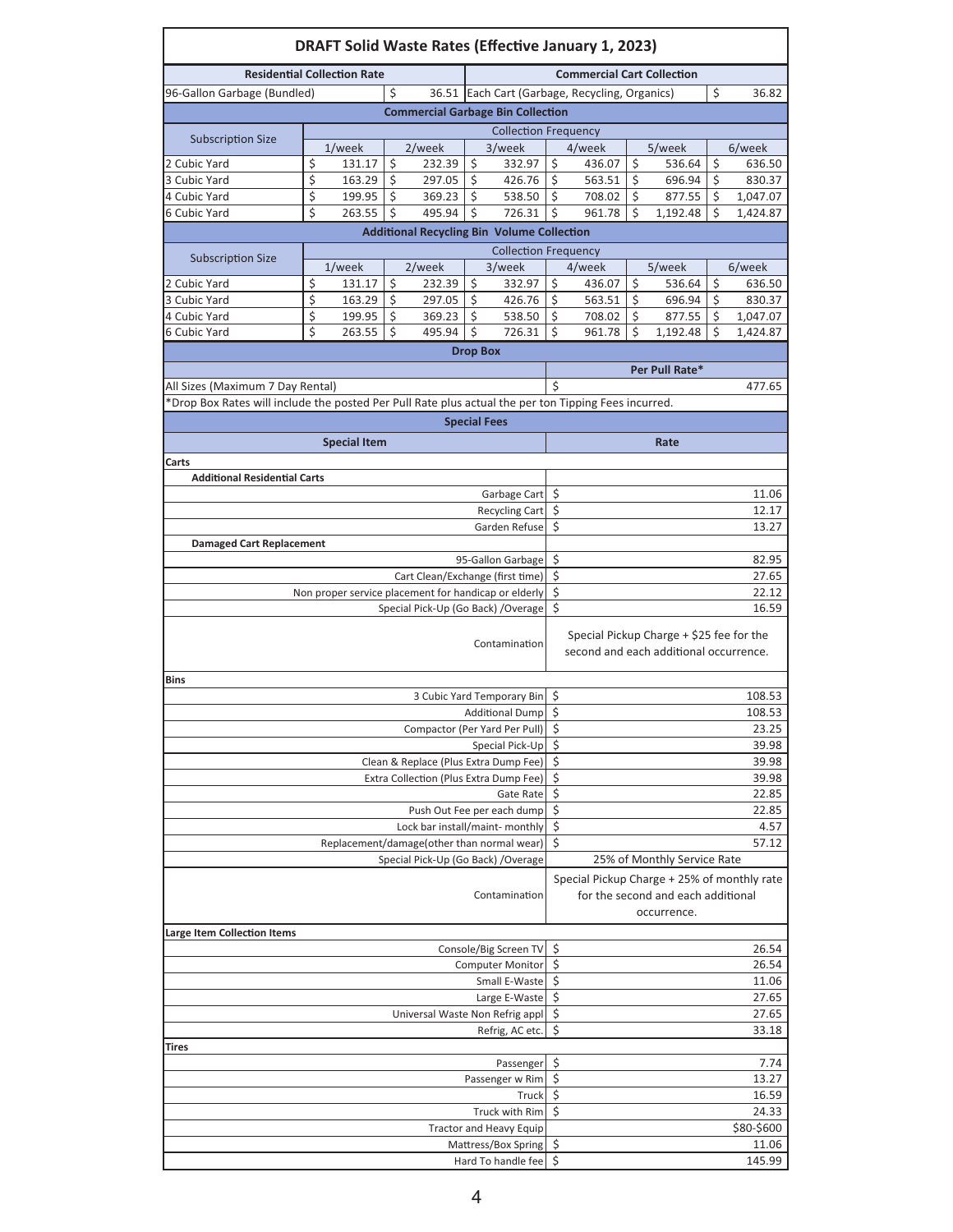|                                                                                                      |                                                              |                             |    | <b>DRAFT Solid Waste Rates (Effective January 1, 2024)</b>                      |                 |                                                       |                                                                                    |                                                                                                  |    |                  |    |                     |  |
|------------------------------------------------------------------------------------------------------|--------------------------------------------------------------|-----------------------------|----|---------------------------------------------------------------------------------|-----------------|-------------------------------------------------------|------------------------------------------------------------------------------------|--------------------------------------------------------------------------------------------------|----|------------------|----|---------------------|--|
| <b>Residential Collection Rate</b>                                                                   | <b>Commercial Cart Collection</b>                            |                             |    |                                                                                 |                 |                                                       |                                                                                    |                                                                                                  |    |                  |    |                     |  |
| 96-Gallon Garbage (Bundled)                                                                          |                                                              |                             | Ś  |                                                                                 |                 |                                                       |                                                                                    | 38.92 Each Cart (Garbage, Recycling, Organics)                                                   |    |                  | \$ | 38.91               |  |
|                                                                                                      |                                                              |                             |    | <b>Commercial Garbage Bin Collection</b>                                        |                 |                                                       |                                                                                    |                                                                                                  |    |                  |    |                     |  |
|                                                                                                      |                                                              | <b>Collection Frequency</b> |    |                                                                                 |                 |                                                       |                                                                                    |                                                                                                  |    |                  |    |                     |  |
| <b>Subscription Size</b>                                                                             |                                                              | $1$ /week                   |    | 2/week                                                                          |                 | 3/week                                                |                                                                                    | 4/week                                                                                           |    | 5/week           |    | 6/week              |  |
| 2 Cubic Yard                                                                                         | \$                                                           | 138.63                      | \$ | 245.61                                                                          | \$              | 351.91                                                | \$                                                                                 | 460.87                                                                                           | \$ | 567.16           | \$ | 672.70              |  |
| 3 Cubic Yard                                                                                         | \$                                                           | 172.58                      | \$ | 313.95                                                                          | \$              | 451.03                                                | $\zeta$                                                                            | 595.56                                                                                           | \$ | 736.58           | \$ | 877.60              |  |
| 4 Cubic Yard                                                                                         | \$                                                           | 211.32                      | \$ | 390.23                                                                          | Ś               | 569.13                                                | Ś.                                                                                 | 748.29                                                                                           | -Ś | 927.46           | \$ | 1,106.62            |  |
| 6 Cubic Yard                                                                                         | \$                                                           | 278.54                      | \$ | 524.15                                                                          | Ś               | 767.62                                                | \$                                                                                 | 1,016.48                                                                                         | Ś  | 1,260.30         | \$ | 1,505.91            |  |
|                                                                                                      |                                                              |                             |    | <b>Additional Recycling Bin Volume Collection</b>                               |                 |                                                       |                                                                                    |                                                                                                  |    |                  |    |                     |  |
| <b>Subscription Size</b>                                                                             |                                                              |                             |    |                                                                                 |                 | <b>Collection Frequency</b>                           |                                                                                    |                                                                                                  |    |                  |    |                     |  |
| 2 Cubic Yard                                                                                         | \$                                                           | 1/week<br>138.63            | \$ | 2/week<br>245.61                                                                | \$              | 3/week<br>351.91                                      | \$                                                                                 | 4/week<br>460.87                                                                                 | \$ | 5/week<br>567.16 | \$ | 6/week<br>672.70    |  |
| 3 Cubic Yard                                                                                         | \$                                                           | 172.58                      | \$ | 313.95                                                                          | Ŝ.              | 451.03                                                | Ś                                                                                  | 595.56                                                                                           | Ś  | 736.58           | \$ | 877.60              |  |
| 4 Cubic Yard                                                                                         | \$                                                           | 211.32                      | \$ | 390.23                                                                          | \$              | 569.13                                                | \$                                                                                 | 748.29                                                                                           | \$ | 927.46           | \$ | 1,106.62            |  |
| 6 Cubic Yard                                                                                         | Ś                                                            | 278.54                      | \$ | 524.15                                                                          | $\zeta$         | 767.62                                                | Ś                                                                                  | 1,016.48                                                                                         | Ś  | 1,260.30         | \$ | 1,505.91            |  |
|                                                                                                      |                                                              |                             |    |                                                                                 | <b>Drop Box</b> |                                                       |                                                                                    |                                                                                                  |    |                  |    |                     |  |
|                                                                                                      |                                                              |                             |    |                                                                                 |                 |                                                       |                                                                                    |                                                                                                  |    | Per Pull Rate*   |    |                     |  |
| All Sizes (Maximum 7 Day Rental)                                                                     |                                                              |                             |    |                                                                                 |                 |                                                       | Ś                                                                                  |                                                                                                  |    |                  |    | 504.88              |  |
| *Drop Box Rates will include the posted Per Pull Rate plus actual the per ton Tipping Fees incurred. |                                                              |                             |    |                                                                                 |                 |                                                       |                                                                                    |                                                                                                  |    |                  |    |                     |  |
|                                                                                                      |                                                              |                             |    |                                                                                 |                 | <b>Special Fees</b>                                   |                                                                                    |                                                                                                  |    |                  |    |                     |  |
|                                                                                                      |                                                              | <b>Special Item</b>         |    |                                                                                 |                 |                                                       |                                                                                    |                                                                                                  |    | Rate             |    |                     |  |
| Carts                                                                                                |                                                              |                             |    |                                                                                 |                 |                                                       |                                                                                    |                                                                                                  |    |                  |    |                     |  |
| <b>Additional Residential Carts</b>                                                                  |                                                              |                             |    |                                                                                 |                 |                                                       |                                                                                    |                                                                                                  |    |                  |    |                     |  |
|                                                                                                      |                                                              |                             |    |                                                                                 |                 | Garbage Cart                                          | \$                                                                                 |                                                                                                  |    |                  |    | 11.79               |  |
|                                                                                                      |                                                              |                             |    |                                                                                 |                 | Recycling Cart                                        | \$                                                                                 |                                                                                                  |    |                  |    | 12.97               |  |
|                                                                                                      |                                                              |                             |    |                                                                                 |                 | Garden Refuse                                         | Ś                                                                                  |                                                                                                  |    |                  |    | 14.15               |  |
| <b>Damaged Cart Replacement</b>                                                                      |                                                              |                             |    |                                                                                 |                 | 95-Gallon Garbage                                     |                                                                                    |                                                                                                  |    |                  |    |                     |  |
|                                                                                                      | \$<br>\$<br>Cart Clean/Exchange (first time)                 |                             |    |                                                                                 |                 | 88.43<br>29.48                                        |                                                                                    |                                                                                                  |    |                  |    |                     |  |
| Non proper service placement for handicap or elderly                                                 | \$                                                           |                             |    |                                                                                 |                 | 23.58                                                 |                                                                                    |                                                                                                  |    |                  |    |                     |  |
|                                                                                                      | Ś<br>Special Pick-Up (Go Back) /Overage                      |                             |    |                                                                                 |                 | 17.69                                                 |                                                                                    |                                                                                                  |    |                  |    |                     |  |
|                                                                                                      |                                                              |                             |    |                                                                                 |                 | Contamination                                         | Special Pickup Charge + \$25 fee for the<br>second and each additional occurrence. |                                                                                                  |    |                  |    |                     |  |
| Bins                                                                                                 |                                                              |                             |    |                                                                                 |                 |                                                       |                                                                                    |                                                                                                  |    |                  |    |                     |  |
|                                                                                                      | 3 Cubic Yard Temporary Bin<br>\$,<br>115.70                  |                             |    |                                                                                 |                 |                                                       |                                                                                    |                                                                                                  |    |                  |    |                     |  |
|                                                                                                      |                                                              |                             |    |                                                                                 |                 | Additional Dump                                       | $\zeta$<br>115.70                                                                  |                                                                                                  |    |                  |    |                     |  |
|                                                                                                      |                                                              |                             |    | Compactor (Per Yard Per Pull)                                                   |                 |                                                       | \$                                                                                 |                                                                                                  |    |                  |    | 24.79               |  |
|                                                                                                      |                                                              |                             |    |                                                                                 |                 | Special Pick-Up                                       | \$<br>\$                                                                           |                                                                                                  |    |                  |    | 42.62               |  |
|                                                                                                      |                                                              |                             |    | Clean & Replace (Plus Extra Dump Fee)<br>Extra Collection (Plus Extra Dump Fee) |                 |                                                       | \$                                                                                 |                                                                                                  |    |                  |    | 42.62<br>42.62      |  |
|                                                                                                      |                                                              |                             |    |                                                                                 |                 | Gate Rate                                             | \$                                                                                 |                                                                                                  |    |                  |    | 24.36               |  |
|                                                                                                      |                                                              |                             |    |                                                                                 |                 | Push Out Fee per each dump                            | \$                                                                                 |                                                                                                  |    |                  |    | 24.36               |  |
|                                                                                                      |                                                              |                             |    | Lock bar install/maint- monthly                                                 |                 |                                                       | \$                                                                                 |                                                                                                  |    |                  |    | 4.87                |  |
|                                                                                                      |                                                              |                             |    | Replacement/damage(other than normal wear)                                      |                 |                                                       | \$<br>60.89                                                                        |                                                                                                  |    |                  |    |                     |  |
|                                                                                                      |                                                              |                             |    | Special Pick-Up (Go Back) / Overage                                             |                 |                                                       | 25% of Monthly Service Rate                                                        |                                                                                                  |    |                  |    |                     |  |
| Contamination                                                                                        |                                                              |                             |    |                                                                                 |                 |                                                       |                                                                                    | Special Pickup Charge + 25% of monthly rate<br>for the second and each additional<br>occurrence. |    |                  |    |                     |  |
| Large Item Collection Items                                                                          |                                                              |                             |    |                                                                                 |                 | Console/Big Screen TV                                 |                                                                                    |                                                                                                  |    |                  |    |                     |  |
|                                                                                                      | \$                                                           |                             |    |                                                                                 |                 | 28.29                                                 |                                                                                    |                                                                                                  |    |                  |    |                     |  |
|                                                                                                      | \$<br>28.29<br><b>Computer Monitor</b>                       |                             |    |                                                                                 |                 |                                                       |                                                                                    |                                                                                                  |    |                  |    |                     |  |
|                                                                                                      | \$<br>11.79<br>Small E-Waste<br>\$<br>29.48<br>Large E-Waste |                             |    |                                                                                 |                 |                                                       |                                                                                    |                                                                                                  |    |                  |    |                     |  |
|                                                                                                      | \$                                                           |                             |    |                                                                                 |                 | 29.48                                                 |                                                                                    |                                                                                                  |    |                  |    |                     |  |
|                                                                                                      | Universal Waste Non Refrig appl<br>Refrig, AC etc.           | \$                          |    |                                                                                 |                 |                                                       | 35.37                                                                              |                                                                                                  |    |                  |    |                     |  |
| Tires                                                                                                |                                                              |                             |    |                                                                                 |                 |                                                       |                                                                                    |                                                                                                  |    |                  |    |                     |  |
|                                                                                                      |                                                              |                             |    |                                                                                 |                 | Passenger                                             | \$<br>8.25                                                                         |                                                                                                  |    |                  |    |                     |  |
|                                                                                                      |                                                              |                             |    |                                                                                 |                 | Passenger w Rim                                       | \$<br>14.15                                                                        |                                                                                                  |    |                  |    |                     |  |
|                                                                                                      |                                                              |                             |    |                                                                                 |                 | Truck                                                 | \$<br>17.69                                                                        |                                                                                                  |    |                  |    |                     |  |
|                                                                                                      |                                                              |                             |    |                                                                                 |                 | Truck with Rim                                        |                                                                                    | \$<br>25.94                                                                                      |    |                  |    |                     |  |
|                                                                                                      |                                                              |                             |    |                                                                                 |                 | <b>Tractor and Heavy Equip</b><br>Mattress/Box Spring | \$                                                                                 |                                                                                                  |    |                  |    | \$80-\$600<br>11.79 |  |
|                                                                                                      | \$<br>155.63<br>Hard To handle fee                           |                             |    |                                                                                 |                 |                                                       |                                                                                    |                                                                                                  |    |                  |    |                     |  |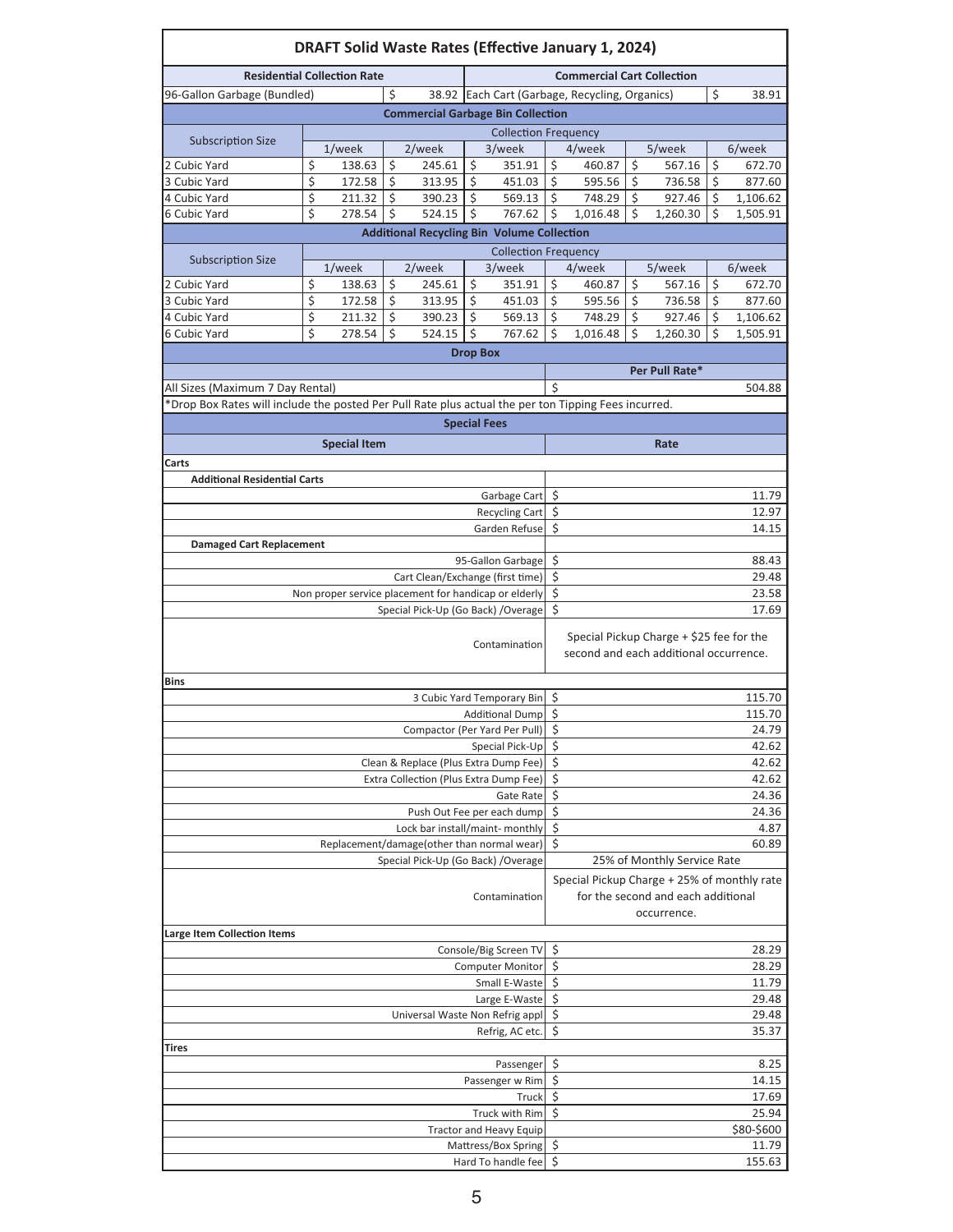|                                                                                                      |                                            | DRAFT Solid Waste Rates (Effective January 1, 2025)*<br>* Rates shown include maximum Refuse Rate Index of 5% |                    |                                                                                 |                 |                                                       |                             |                                                                                                  |         |                                                                                    |                             |                     |  |  |  |  |  |  |
|------------------------------------------------------------------------------------------------------|--------------------------------------------|---------------------------------------------------------------------------------------------------------------|--------------------|---------------------------------------------------------------------------------|-----------------|-------------------------------------------------------|-----------------------------|--------------------------------------------------------------------------------------------------|---------|------------------------------------------------------------------------------------|-----------------------------|---------------------|--|--|--|--|--|--|
| <b>Residential Collection Rate</b>                                                                   | <b>Commercial Cart Collection</b>          |                                                                                                               |                    |                                                                                 |                 |                                                       |                             |                                                                                                  |         |                                                                                    |                             |                     |  |  |  |  |  |  |
| 96-Gallon Garbage (Bundled)                                                                          |                                            | 41.35 Each Cart (Garbage, Recycling, Organics)                                                                |                    |                                                                                 | \$              | 41.34                                                 |                             |                                                                                                  |         |                                                                                    |                             |                     |  |  |  |  |  |  |
|                                                                                                      |                                            |                                                                                                               | \$                 | <b>Commercial Garbage Bin Collection</b>                                        |                 |                                                       |                             |                                                                                                  |         |                                                                                    |                             |                     |  |  |  |  |  |  |
|                                                                                                      |                                            |                                                                                                               |                    |                                                                                 |                 |                                                       |                             |                                                                                                  |         |                                                                                    | <b>Collection Frequency</b> |                     |  |  |  |  |  |  |
| <b>Subscription Size</b>                                                                             |                                            | $1$ /week                                                                                                     |                    | 2/week                                                                          |                 | 3/week                                                |                             | 4/week                                                                                           |         | 5/week                                                                             |                             | 6/week              |  |  |  |  |  |  |
| 2 Cubic Yard                                                                                         | \$                                         | 147.30                                                                                                        | \$                 | 260.97                                                                          | Ś               | 373.91                                                | \$                          | 489.69                                                                                           | \$      | 602.62                                                                             | \$                          | 714.76              |  |  |  |  |  |  |
| 3 Cubic Yard                                                                                         | \$                                         | 183.37                                                                                                        | $\overline{\xi}$   | 333.58                                                                          | Ś               | 479.23                                                | \$                          | 632.80                                                                                           | $\zeta$ | 782.64                                                                             | \$                          | 932.47              |  |  |  |  |  |  |
| 4 Cubic Yard                                                                                         | \$                                         | 224.53                                                                                                        | $\mathsf{\hat{S}}$ | 414.63                                                                          | Ś.              | 604.72                                                | Ś.                          | 795.08                                                                                           | Ŝ.      | 985.45                                                                             | \$                          | 1,175.81            |  |  |  |  |  |  |
| 6 Cubic Yard                                                                                         | \$                                         | 295.96                                                                                                        | $\zeta$            | 556.92                                                                          | Ś               | 815.62                                                | \$                          | 1,080.04                                                                                         | \$      | 1,339.10                                                                           | \$                          | 1,600.07            |  |  |  |  |  |  |
|                                                                                                      |                                            |                                                                                                               |                    | <b>Additional Recycling Bin Volume Collection</b>                               |                 |                                                       |                             |                                                                                                  |         |                                                                                    |                             |                     |  |  |  |  |  |  |
| <b>Subscription Size</b>                                                                             |                                            |                                                                                                               |                    |                                                                                 |                 | <b>Collection Frequency</b>                           |                             |                                                                                                  |         |                                                                                    |                             |                     |  |  |  |  |  |  |
| 2 Cubic Yard                                                                                         | \$                                         | 1/week<br>147.30                                                                                              | \$                 | 2/week<br>260.97                                                                | \$              | 3/week<br>373.91                                      | \$                          | 4/week<br>489.69                                                                                 | \$      | 5/week<br>602.62                                                                   | \$                          | 6/week<br>714.76    |  |  |  |  |  |  |
| 3 Cubic Yard                                                                                         | \$                                         | 183.37                                                                                                        | \$                 | 333.58                                                                          | Ś.              | 479.23                                                | Ś.                          | 632.80                                                                                           | Ś       | 782.64                                                                             | \$                          | 932.47              |  |  |  |  |  |  |
| 4 Cubic Yard                                                                                         | \$                                         | 224.53                                                                                                        | \$                 | 414.63                                                                          | \$              | 604.72                                                | \$                          | 795.08                                                                                           | \$      | 985.45                                                                             | \$                          | 1,175.81            |  |  |  |  |  |  |
| 6 Cubic Yard                                                                                         | \$                                         | 295.96                                                                                                        | \$                 | 556.92                                                                          | \$              | 815.62                                                | Ś.                          | 1,080.04                                                                                         | Ś       | 1,339.10                                                                           | \$                          | 1,600.07            |  |  |  |  |  |  |
|                                                                                                      |                                            |                                                                                                               |                    |                                                                                 | <b>Drop Box</b> |                                                       |                             |                                                                                                  |         |                                                                                    |                             |                     |  |  |  |  |  |  |
|                                                                                                      |                                            |                                                                                                               |                    |                                                                                 |                 |                                                       |                             |                                                                                                  |         | Per Pull Rate*                                                                     |                             |                     |  |  |  |  |  |  |
| All Sizes (Maximum 7 Day Rental)                                                                     |                                            |                                                                                                               |                    |                                                                                 |                 |                                                       | Ś                           |                                                                                                  |         |                                                                                    |                             | 535.73              |  |  |  |  |  |  |
| *Drop Box Rates will include the posted Per Pull Rate plus actual the per ton Tipping Fees incurred. |                                            |                                                                                                               |                    |                                                                                 |                 |                                                       |                             |                                                                                                  |         |                                                                                    |                             |                     |  |  |  |  |  |  |
|                                                                                                      |                                            |                                                                                                               |                    |                                                                                 |                 | <b>Special Fees</b>                                   |                             |                                                                                                  |         |                                                                                    |                             |                     |  |  |  |  |  |  |
|                                                                                                      |                                            | <b>Special Item</b>                                                                                           |                    |                                                                                 |                 |                                                       |                             |                                                                                                  |         | Rate                                                                               |                             |                     |  |  |  |  |  |  |
| Carts                                                                                                |                                            |                                                                                                               |                    |                                                                                 |                 |                                                       |                             |                                                                                                  |         |                                                                                    |                             |                     |  |  |  |  |  |  |
| <b>Additional Residential Carts</b>                                                                  |                                            |                                                                                                               |                    |                                                                                 |                 |                                                       |                             |                                                                                                  |         |                                                                                    |                             |                     |  |  |  |  |  |  |
|                                                                                                      |                                            |                                                                                                               |                    |                                                                                 |                 | Garbage Cart                                          | \$                          |                                                                                                  |         |                                                                                    |                             | 12.52               |  |  |  |  |  |  |
|                                                                                                      |                                            |                                                                                                               |                    |                                                                                 |                 | <b>Recycling Cart</b>                                 | \$<br>13.78                 |                                                                                                  |         |                                                                                    |                             |                     |  |  |  |  |  |  |
|                                                                                                      |                                            |                                                                                                               |                    |                                                                                 |                 | Garden Refuse                                         | \$                          |                                                                                                  |         |                                                                                    |                             | 15.03               |  |  |  |  |  |  |
| <b>Damaged Cart Replacement</b>                                                                      |                                            |                                                                                                               |                    |                                                                                 |                 | 95-Gallon Garbage                                     | \$                          |                                                                                                  |         |                                                                                    |                             | 93.94               |  |  |  |  |  |  |
|                                                                                                      |                                            |                                                                                                               |                    | Cart Clean/Exchange (first time)                                                |                 |                                                       | \$                          |                                                                                                  |         |                                                                                    |                             | 31.32               |  |  |  |  |  |  |
| Non proper service placement for handicap or elderly                                                 | \$                                         |                                                                                                               |                    |                                                                                 |                 | 25.05                                                 |                             |                                                                                                  |         |                                                                                    |                             |                     |  |  |  |  |  |  |
|                                                                                                      | Ś                                          |                                                                                                               |                    |                                                                                 |                 | 18.79                                                 |                             |                                                                                                  |         |                                                                                    |                             |                     |  |  |  |  |  |  |
|                                                                                                      |                                            |                                                                                                               |                    |                                                                                 |                 | Contamination                                         |                             |                                                                                                  |         | Special Pickup Charge + \$25 fee for the<br>second and each additional occurrence. |                             |                     |  |  |  |  |  |  |
| <b>Bins</b>                                                                                          |                                            |                                                                                                               |                    |                                                                                 |                 |                                                       |                             |                                                                                                  |         |                                                                                    |                             |                     |  |  |  |  |  |  |
|                                                                                                      |                                            |                                                                                                               |                    |                                                                                 |                 | 3 Cubic Yard Temporary Bin                            | \$                          |                                                                                                  |         |                                                                                    |                             | 122.93              |  |  |  |  |  |  |
|                                                                                                      |                                            |                                                                                                               |                    |                                                                                 |                 | Additional Dump                                       | $\zeta$<br>122.93           |                                                                                                  |         |                                                                                    |                             |                     |  |  |  |  |  |  |
|                                                                                                      |                                            |                                                                                                               |                    | Compactor (Per Yard Per Pull)                                                   |                 |                                                       | \$                          |                                                                                                  |         |                                                                                    |                             | 26.34               |  |  |  |  |  |  |
|                                                                                                      |                                            |                                                                                                               |                    |                                                                                 |                 | Special Pick-Up                                       | \$<br>\$                    |                                                                                                  |         |                                                                                    |                             | 45.28               |  |  |  |  |  |  |
|                                                                                                      |                                            |                                                                                                               |                    | Clean & Replace (Plus Extra Dump Fee)<br>Extra Collection (Plus Extra Dump Fee) |                 |                                                       | \$                          |                                                                                                  |         |                                                                                    |                             | 45.28<br>45.28      |  |  |  |  |  |  |
|                                                                                                      |                                            |                                                                                                               |                    |                                                                                 |                 | Gate Rate                                             | \$                          |                                                                                                  |         |                                                                                    |                             | 25.88               |  |  |  |  |  |  |
|                                                                                                      |                                            |                                                                                                               |                    |                                                                                 |                 | Push Out Fee per each dump                            | \$                          |                                                                                                  |         |                                                                                    |                             | 25.88               |  |  |  |  |  |  |
|                                                                                                      |                                            |                                                                                                               |                    | Lock bar install/maint- monthly                                                 |                 |                                                       | \$                          |                                                                                                  |         |                                                                                    |                             | 5.17                |  |  |  |  |  |  |
|                                                                                                      |                                            |                                                                                                               |                    | Replacement/damage(other than normal wear)                                      |                 |                                                       | $\overline{\xi}$<br>64.70   |                                                                                                  |         |                                                                                    |                             |                     |  |  |  |  |  |  |
|                                                                                                      |                                            |                                                                                                               |                    | Special Pick-Up (Go Back) / Overage                                             |                 |                                                       | 25% of Monthly Service Rate |                                                                                                  |         |                                                                                    |                             |                     |  |  |  |  |  |  |
| Contamination                                                                                        |                                            |                                                                                                               |                    |                                                                                 |                 |                                                       |                             | Special Pickup Charge + 25% of monthly rate<br>for the second and each additional<br>occurrence. |         |                                                                                    |                             |                     |  |  |  |  |  |  |
| Large Item Collection Items                                                                          |                                            |                                                                                                               |                    |                                                                                 |                 |                                                       |                             |                                                                                                  |         |                                                                                    |                             |                     |  |  |  |  |  |  |
|                                                                                                      |                                            |                                                                                                               |                    |                                                                                 |                 | Console/Big Screen TV<br><b>Computer Monitor</b>      | \$                          |                                                                                                  |         |                                                                                    |                             | 30.05               |  |  |  |  |  |  |
|                                                                                                      | \$<br>30.05                                |                                                                                                               |                    |                                                                                 |                 |                                                       |                             |                                                                                                  |         |                                                                                    |                             |                     |  |  |  |  |  |  |
|                                                                                                      | \$<br>Small E-Waste<br>\$<br>Large E-Waste |                                                                                                               |                    |                                                                                 |                 | 12.52<br>31.32                                        |                             |                                                                                                  |         |                                                                                    |                             |                     |  |  |  |  |  |  |
|                                                                                                      | \$                                         |                                                                                                               |                    |                                                                                 |                 | 31.32                                                 |                             |                                                                                                  |         |                                                                                    |                             |                     |  |  |  |  |  |  |
|                                                                                                      |                                            |                                                                                                               |                    | Universal Waste Non Refrig appl                                                 |                 | Refrig, AC etc.                                       | \$                          |                                                                                                  |         |                                                                                    |                             | 37.57               |  |  |  |  |  |  |
| Tires                                                                                                |                                            |                                                                                                               |                    |                                                                                 |                 |                                                       |                             |                                                                                                  |         |                                                                                    |                             |                     |  |  |  |  |  |  |
|                                                                                                      |                                            |                                                                                                               |                    |                                                                                 |                 | Passenger                                             | \$<br>8.76                  |                                                                                                  |         |                                                                                    |                             |                     |  |  |  |  |  |  |
|                                                                                                      |                                            |                                                                                                               |                    |                                                                                 |                 | Passenger w Rim                                       | \$<br>15.03                 |                                                                                                  |         |                                                                                    |                             |                     |  |  |  |  |  |  |
|                                                                                                      |                                            |                                                                                                               |                    |                                                                                 |                 | Truck                                                 | \$<br>18.79                 |                                                                                                  |         |                                                                                    |                             |                     |  |  |  |  |  |  |
|                                                                                                      |                                            |                                                                                                               |                    |                                                                                 |                 | Truck with Rim                                        | \$<br>27.56                 |                                                                                                  |         |                                                                                    |                             |                     |  |  |  |  |  |  |
|                                                                                                      |                                            |                                                                                                               |                    |                                                                                 |                 | <b>Tractor and Heavy Equip</b><br>Mattress/Box Spring | \$                          |                                                                                                  |         |                                                                                    |                             | \$80-\$600<br>12.52 |  |  |  |  |  |  |
|                                                                                                      |                                            |                                                                                                               |                    |                                                                                 |                 | Hard To handle fee                                    | \$                          |                                                                                                  |         |                                                                                    |                             | 165.33              |  |  |  |  |  |  |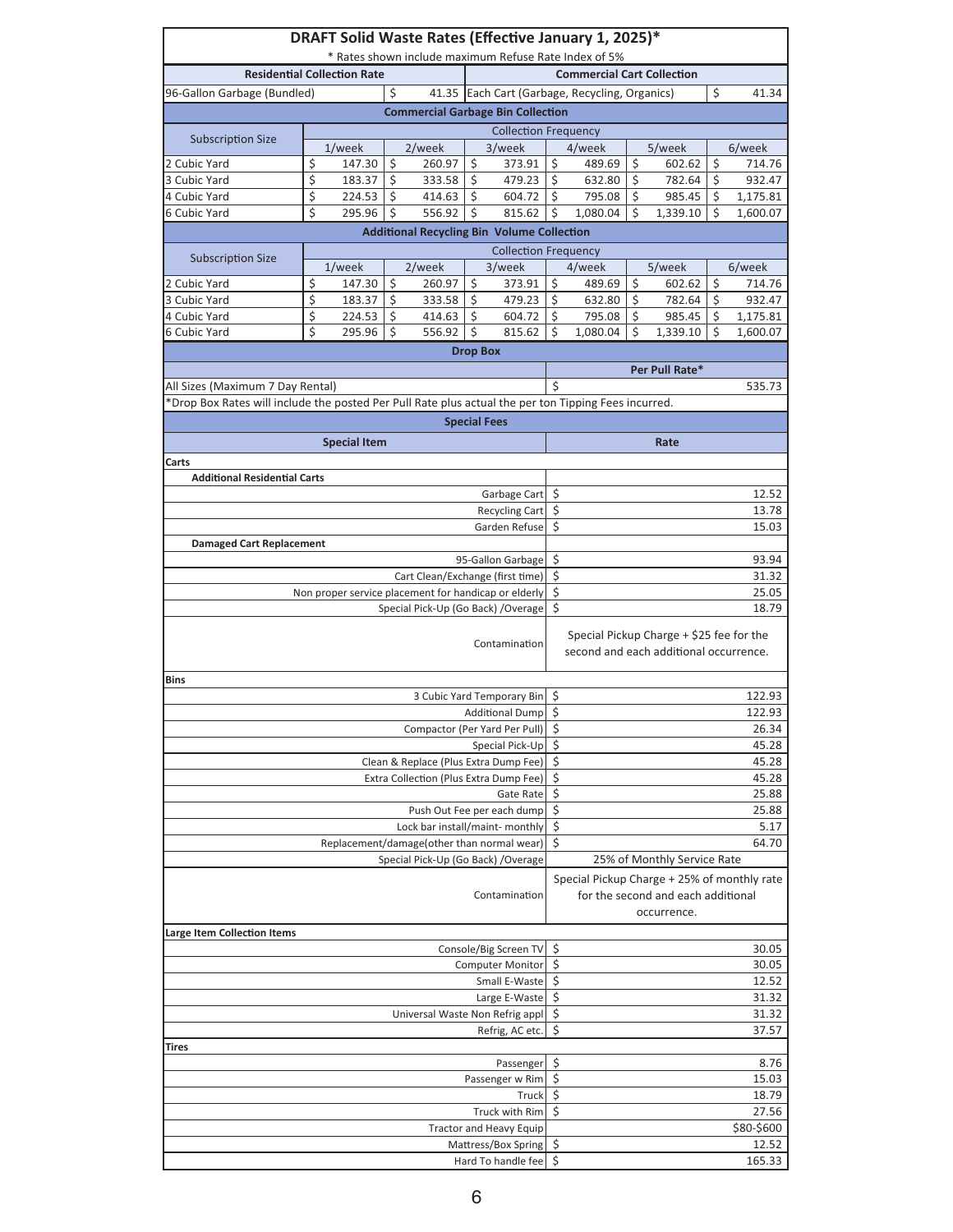|                                                                                                      |                                        | DRAFT Solid Waste Rates (Effective January 1, 2026)*<br>* Rates shown include maximum Refuse Rate Index of 5% |               |                                                   |                 |                                |                    |                                                                                                  |          |                             |          |                       |  |
|------------------------------------------------------------------------------------------------------|----------------------------------------|---------------------------------------------------------------------------------------------------------------|---------------|---------------------------------------------------|-----------------|--------------------------------|--------------------|--------------------------------------------------------------------------------------------------|----------|-----------------------------|----------|-----------------------|--|
| <b>Residential Collection Rate</b>                                                                   | <b>Commercial Cart Collection</b>      |                                                                                                               |               |                                                   |                 |                                |                    |                                                                                                  |          |                             |          |                       |  |
| 96-Gallon Garbage (Bundled)                                                                          |                                        | 44.17 Each Cart (Garbage, Recycling, Organics)                                                                |               |                                                   | \$              | 44.17                          |                    |                                                                                                  |          |                             |          |                       |  |
|                                                                                                      |                                        |                                                                                                               | \$            | <b>Commercial Garbage Bin Collection</b>          |                 |                                |                    |                                                                                                  |          |                             |          |                       |  |
|                                                                                                      |                                        |                                                                                                               |               |                                                   |                 |                                |                    |                                                                                                  |          |                             |          |                       |  |
| <b>Subscription Size</b>                                                                             |                                        |                                                                                                               |               |                                                   |                 | <b>Collection Frequency</b>    |                    |                                                                                                  |          |                             |          |                       |  |
|                                                                                                      |                                        | 1/week                                                                                                        |               | 2/week                                            |                 | 3/week                         |                    | 4/week                                                                                           |          | 5/week                      |          | 6/week                |  |
| 2 Cubic Yard<br>3 Cubic Yard                                                                         | \$<br>\$                               | 157.38<br>195.92                                                                                              | \$<br>$\zeta$ | 278.83<br>356.40                                  | \$<br>\$        | 399.49<br>512.02               | \$<br>$\zeta$      | 523.20<br>676.10                                                                                 | \$<br>\$ | 643.85<br>836.19            | \$<br>\$ | 763.67<br>996.27      |  |
| 4 Cubic Yard                                                                                         | \$                                     | 239.89                                                                                                        | \$            | 443.00                                            | Ś               | 646.10                         | l \$               | 849.48                                                                                           | $\zeta$  | 1,052.88                    | \$       | 1,256.26              |  |
| <b>6 Cubic Yard</b>                                                                                  | \$                                     | 316.21                                                                                                        | \$            | 595.03                                            | Ś               | 871.43                         | $\zeta$            | 1.153.94                                                                                         | Ś        | 1,430.72                    | \$       | $\overline{1,}709.55$ |  |
|                                                                                                      |                                        |                                                                                                               |               |                                                   |                 |                                |                    |                                                                                                  |          |                             |          |                       |  |
|                                                                                                      |                                        |                                                                                                               |               | <b>Additional Recycling Bin Volume Collection</b> |                 |                                |                    |                                                                                                  |          |                             |          |                       |  |
| <b>Subscription Size</b>                                                                             |                                        |                                                                                                               |               |                                                   |                 | <b>Collection Frequency</b>    |                    |                                                                                                  |          |                             |          |                       |  |
|                                                                                                      |                                        | 1/week                                                                                                        |               | 2/week                                            |                 | 3/week                         |                    | 4/week                                                                                           |          | 5/week                      |          | 6/week                |  |
| 2 Cubic Yard                                                                                         | \$                                     | 157.38                                                                                                        | \$            | 278.83                                            | \$              | 399.49                         | \$                 | 523.20                                                                                           | Ŝ.       | 643.85                      | \$       | 763.67                |  |
| 3 Cubic Yard                                                                                         | \$                                     | 195.92                                                                                                        | $\zeta$       | 356.40                                            | Ŝ.              | 512.02                         | $\dot{\mathsf{S}}$ | 676.10                                                                                           | $\zeta$  | 836.19                      | \$       | 996.27                |  |
| 4 Cubic Yard                                                                                         | \$<br>\$                               | 239.89                                                                                                        | \$            | 443.00                                            | Ś<br>\$         | 646.10                         | $\zeta$            | 849.48                                                                                           | \$       | 1,052.88                    | \$       | 1,256.26              |  |
| 6 Cubic Yard                                                                                         |                                        | 316.21                                                                                                        | Ŝ.            | 595.03                                            |                 | 871.43                         | Ś                  | 1,153.94                                                                                         | Ś        | 1,430.72                    | \$       | 1,709.55              |  |
|                                                                                                      |                                        |                                                                                                               |               |                                                   | <b>Drop Box</b> |                                |                    |                                                                                                  |          |                             |          |                       |  |
|                                                                                                      |                                        |                                                                                                               |               |                                                   |                 |                                |                    |                                                                                                  |          | Per Pull Rate*              |          |                       |  |
| All Sizes (Maximum 7 Day Rental)                                                                     |                                        |                                                                                                               |               |                                                   |                 |                                | Ś                  |                                                                                                  |          |                             |          | 571.60                |  |
| *Drop Box Rates will include the posted Per Pull Rate plus actual the per ton Tipping Fees incurred. |                                        |                                                                                                               |               |                                                   |                 |                                |                    |                                                                                                  |          |                             |          |                       |  |
|                                                                                                      |                                        |                                                                                                               |               |                                                   |                 | <b>Special Fees</b>            |                    |                                                                                                  |          |                             |          |                       |  |
|                                                                                                      |                                        | <b>Special Item</b>                                                                                           |               |                                                   |                 |                                |                    |                                                                                                  |          | Rate                        |          |                       |  |
| Carts                                                                                                |                                        |                                                                                                               |               |                                                   |                 |                                |                    |                                                                                                  |          |                             |          |                       |  |
| <b>Additional Residential Carts</b>                                                                  |                                        |                                                                                                               |               |                                                   |                 |                                |                    |                                                                                                  |          |                             |          |                       |  |
|                                                                                                      |                                        |                                                                                                               |               |                                                   |                 | Garbage Cart                   | \$                 |                                                                                                  |          |                             |          | 13.37                 |  |
|                                                                                                      |                                        |                                                                                                               |               |                                                   |                 | Recycling Cart                 | \$                 |                                                                                                  |          |                             |          | 14.72                 |  |
|                                                                                                      | Ś                                      |                                                                                                               |               |                                                   |                 | 16.05                          |                    |                                                                                                  |          |                             |          |                       |  |
| <b>Damaged Cart Replacement</b>                                                                      |                                        |                                                                                                               |               |                                                   |                 | Garden Refuse                  |                    |                                                                                                  |          |                             |          |                       |  |
|                                                                                                      | Ś<br>95-Gallon Garbage                 |                                                                                                               |               |                                                   |                 | 100.35                         |                    |                                                                                                  |          |                             |          |                       |  |
|                                                                                                      | \$<br>Cart Clean/Exchange (first time) |                                                                                                               |               |                                                   |                 | 33.46                          |                    |                                                                                                  |          |                             |          |                       |  |
| Non proper service placement for handicap or elderly                                                 | \$                                     |                                                                                                               |               |                                                   |                 | 26.76                          |                    |                                                                                                  |          |                             |          |                       |  |
|                                                                                                      | Ś                                      |                                                                                                               |               |                                                   |                 | 20.07                          |                    |                                                                                                  |          |                             |          |                       |  |
| Special Pick-Up (Go Back) / Overage<br>Contamination                                                 |                                        |                                                                                                               |               |                                                   |                 |                                |                    | Special Pickup Charge + \$25 fee for the<br>second and each additional occurrence.               |          |                             |          |                       |  |
| <b>Bins</b>                                                                                          |                                        |                                                                                                               |               |                                                   |                 |                                |                    |                                                                                                  |          |                             |          |                       |  |
|                                                                                                      |                                        |                                                                                                               |               |                                                   |                 | 3 Cubic Yard Temporary Bin     | \$<br>131.34       |                                                                                                  |          |                             |          |                       |  |
|                                                                                                      |                                        |                                                                                                               |               |                                                   |                 | Additional Dump \$             |                    |                                                                                                  |          |                             |          | 131.34                |  |
|                                                                                                      |                                        |                                                                                                               |               | Compactor (Per Yard Per Pull)                     |                 |                                | \$                 |                                                                                                  |          |                             |          | 28.14                 |  |
|                                                                                                      |                                        |                                                                                                               |               |                                                   |                 | Special Pick-Up                | \$                 |                                                                                                  |          |                             |          | 48.38                 |  |
|                                                                                                      |                                        |                                                                                                               |               | Clean & Replace (Plus Extra Dump Fee)             |                 |                                | \$                 |                                                                                                  |          |                             |          | 48.38                 |  |
|                                                                                                      |                                        |                                                                                                               |               | Extra Collection (Plus Extra Dump Fee)            |                 |                                | \$                 |                                                                                                  |          |                             |          | 48.38                 |  |
|                                                                                                      |                                        |                                                                                                               |               |                                                   |                 | <b>Gate Rate</b>               | \$<br>27.65        |                                                                                                  |          |                             |          |                       |  |
|                                                                                                      |                                        |                                                                                                               |               |                                                   |                 | Push Out Fee per each dump     | \$<br>27.65        |                                                                                                  |          |                             |          |                       |  |
|                                                                                                      |                                        |                                                                                                               |               | Lock bar install/maint- monthly                   |                 |                                | \$                 |                                                                                                  |          |                             |          | 5.52                  |  |
|                                                                                                      |                                        |                                                                                                               |               | Replacement/damage(other than normal wear)        |                 |                                | \$<br>69.13        |                                                                                                  |          |                             |          |                       |  |
|                                                                                                      |                                        |                                                                                                               |               | Special Pick-Up (Go Back) / Overage               |                 |                                |                    |                                                                                                  |          | 25% of Monthly Service Rate |          |                       |  |
| Contamination                                                                                        |                                        |                                                                                                               |               |                                                   |                 |                                |                    | Special Pickup Charge + 25% of monthly rate<br>for the second and each additional<br>occurrence. |          |                             |          |                       |  |
| <b>Large Item Collection Items</b>                                                                   |                                        |                                                                                                               |               |                                                   |                 |                                |                    |                                                                                                  |          |                             |          |                       |  |
|                                                                                                      |                                        |                                                                                                               |               |                                                   |                 | Console/Big Screen TV          | \$                 |                                                                                                  |          |                             |          | 32.10                 |  |
|                                                                                                      | \$<br>32.10<br><b>Computer Monitor</b> |                                                                                                               |               |                                                   |                 |                                |                    |                                                                                                  |          |                             |          |                       |  |
|                                                                                                      | \$<br>13.37<br>Small E-Waste           |                                                                                                               |               |                                                   |                 |                                |                    |                                                                                                  |          |                             |          |                       |  |
|                                                                                                      | \$<br>33.46                            |                                                                                                               |               |                                                   |                 |                                |                    |                                                                                                  |          |                             |          |                       |  |
|                                                                                                      | \$<br>Universal Waste Non Refrig appl  |                                                                                                               |               |                                                   |                 | 33.46                          |                    |                                                                                                  |          |                             |          |                       |  |
|                                                                                                      |                                        |                                                                                                               |               |                                                   |                 | Refrig, AC etc.                | \$                 |                                                                                                  |          |                             |          | 40.13                 |  |
| Tires                                                                                                |                                        |                                                                                                               |               |                                                   |                 |                                |                    |                                                                                                  |          |                             |          |                       |  |
|                                                                                                      |                                        |                                                                                                               |               |                                                   |                 | Passenger                      | \$<br>9.36         |                                                                                                  |          |                             |          |                       |  |
|                                                                                                      |                                        |                                                                                                               |               |                                                   |                 | Passenger w Rim                | \$                 |                                                                                                  |          |                             |          | 16.05                 |  |
|                                                                                                      |                                        |                                                                                                               |               |                                                   |                 | Truck                          | \$<br>20.07        |                                                                                                  |          |                             |          |                       |  |
|                                                                                                      |                                        |                                                                                                               |               |                                                   |                 | Truck with Rim                 | \$<br>29.44        |                                                                                                  |          |                             |          |                       |  |
|                                                                                                      |                                        |                                                                                                               |               |                                                   |                 | <b>Tractor and Heavy Equip</b> |                    |                                                                                                  |          |                             |          | \$80-\$600            |  |
|                                                                                                      |                                        |                                                                                                               |               |                                                   |                 | Mattress/Box Spring            | \$<br>\$           |                                                                                                  |          |                             |          | 13.37                 |  |
| Hard To handle fee                                                                                   |                                        |                                                                                                               |               |                                                   |                 |                                |                    |                                                                                                  |          |                             |          | 176.60                |  |